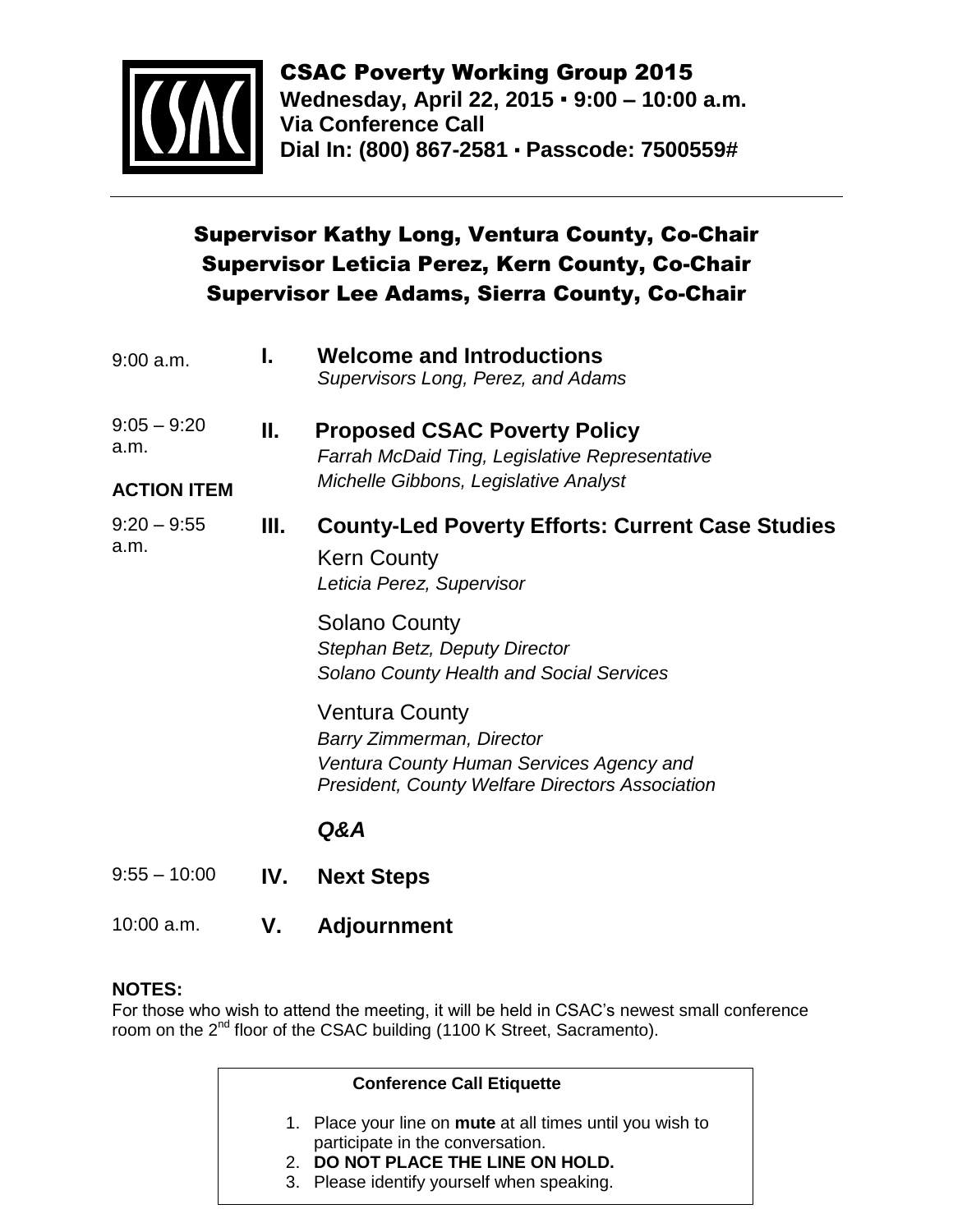April 21, 2015

| Re:   | <b>Poverty Platform Language - ACTION ITEM</b>                                          |
|-------|-----------------------------------------------------------------------------------------|
| From: | Farrah McDaid Ting, Legislative Representative<br>Michelle Gibbons, Legislative Analyst |
| To:   | CSAC 2015 Poverty Working Group Members                                                 |

**Background.** The CSAC Executive Committee directed CSAC staff to convene a Poverty Working Group (PWG) in 2015 to examine ways in which counties can have an impact on poverty in our communities.

During the initial March 26 convening of the PWG, CSAC staff presented a draft poverty plank for discussion and proposed to add it to the CSAC platform. Staff updated the plank based on feedback from the PWG and counties as attached. The revisions are displayed in track changes for your review.

**Process.** Any action taken by the PWG will be forwarded to the CSAC Health and Human Services Policy Committee for review and action. Should the HHS policy committee approve the draft language, it will then be taken up by the full CSAC Board of Directors or Executive Committee – depending on which body's meeting date arrives first.

**Platform Language Process.** Every two years, the CSAC Board of Directors adopts the CSAC Platform. The approved plank will be included in the 2015-16 CSAC Platform to guide the Association's policy work on poverty issues through the two-year legislative session.

**Staff Recommendation:** CSAC staff recommends approval of the attached proposed poverty platform plank by the CSAC Poverty Working Group.

#### **Attachments:**

DRAFT Proposed CSAC Poverty Platform Language

#### **Staff Contacts:**

Farrah McDaid Ting can be reached at (916) 327-7500 Ext. 559 or [fmcdaid@counties.org.](mailto:fmcdaid@counties.org) Michelle Gibbons can be reached at (916) 327-7500 Ext. 524 or [mgibbons@counties.org.](mailto:mgibbons@counties.org)

1100 K Street Suite 101 Sacramento California 95814 Telephone 916.327-7500

Facsimile 916.441.5507